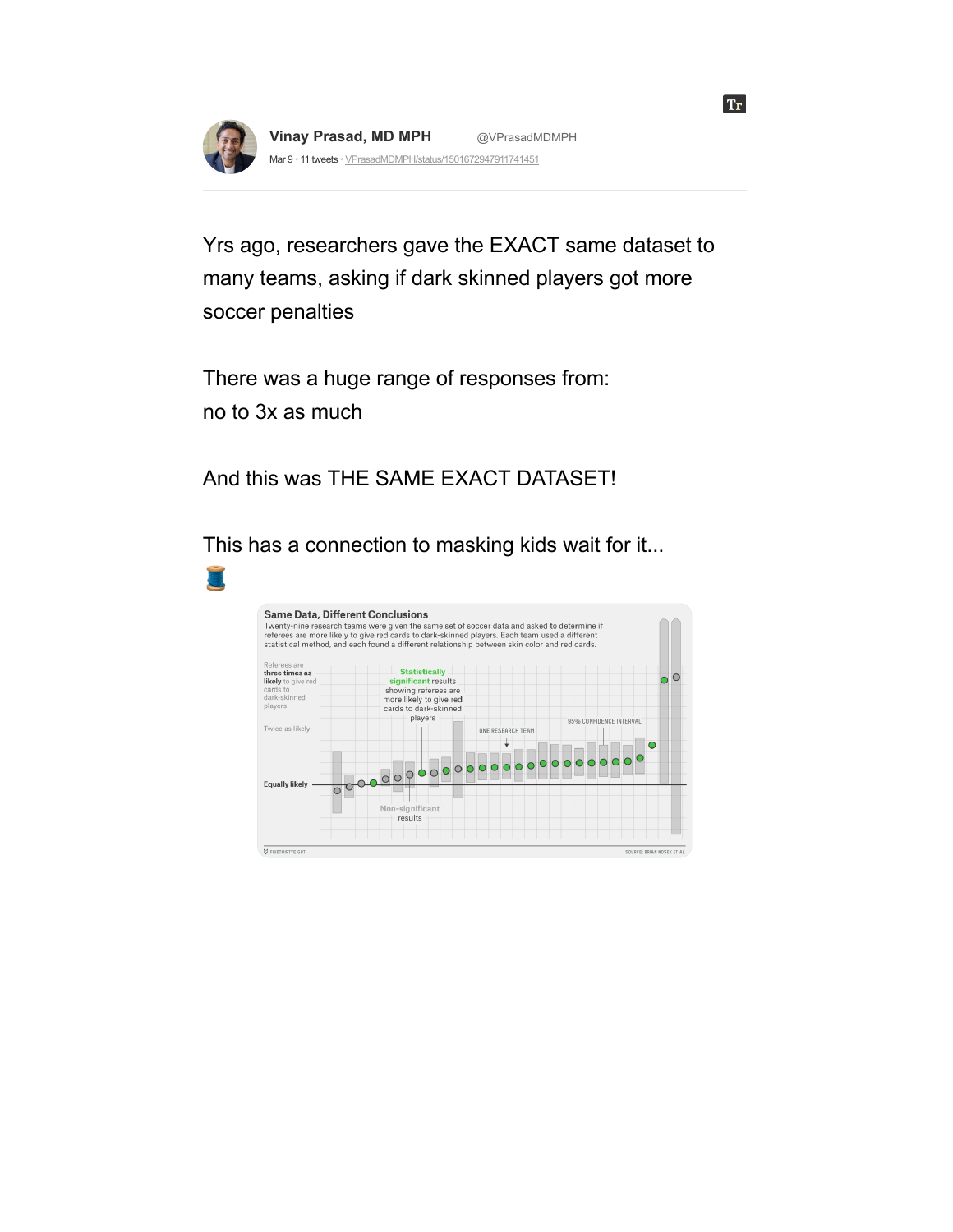First, this is the range of analytic flexibility with the same exact data, and skin color was given to the teams and coded in advance

If you allowed each team to build their own dataset, and code skin tone, the range would likely be even more vast!



Second, on this topic, there is a social valence to what acceptable answers might be- we all have the same intuition about the way the world is unfair...

If you pick a different q, where acceptable answers can go in all directions, the range will be EVEN MORE enormous!

Third, a smart guy threw darts at a cookbook, and randomly picked ingredients

Then looked for studies linking to cancer.

Many had links IN BOTH DIRECTIONS

this is what happens when you have immense analytic flexibility & no "right answer"

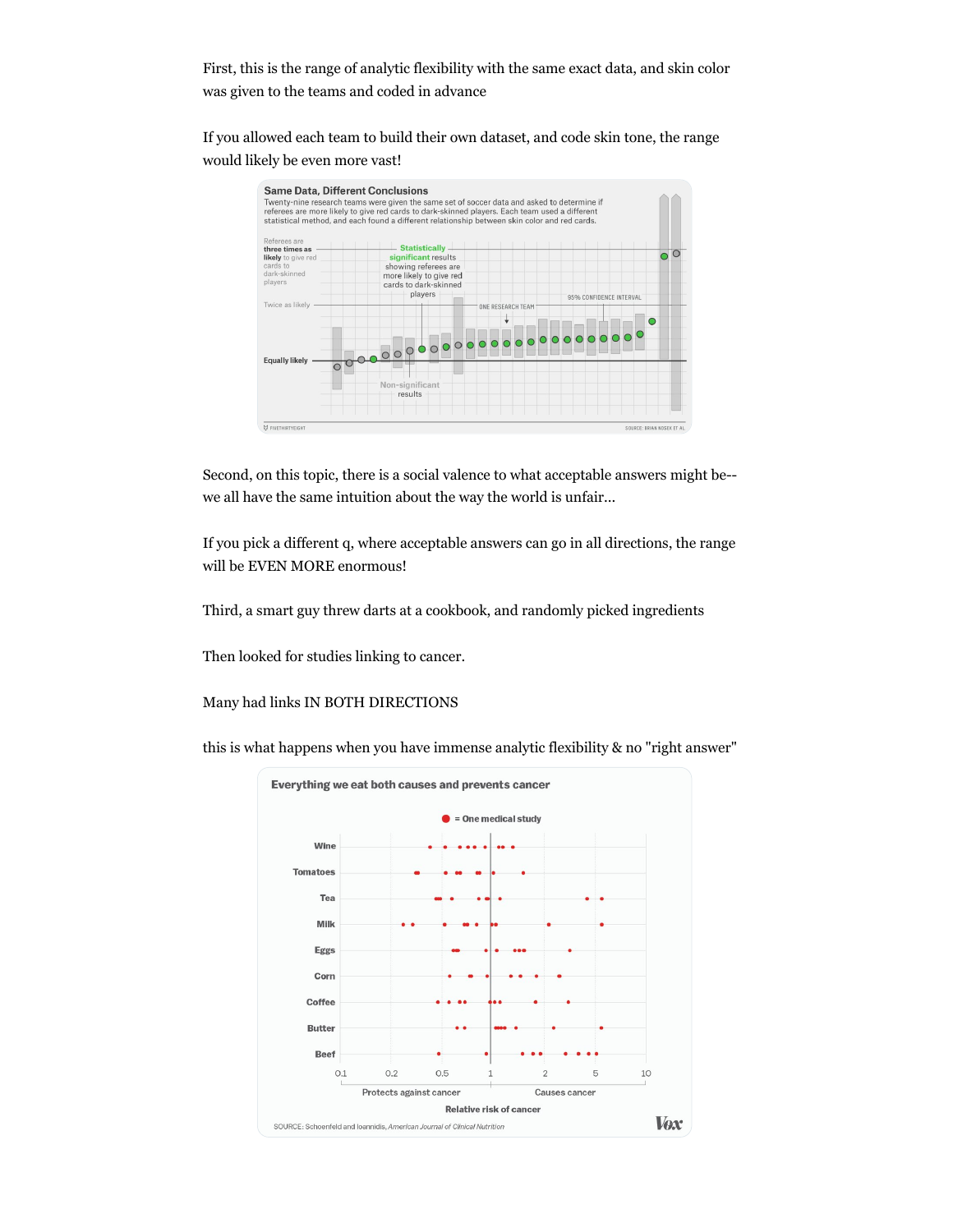

Maybe because it is truly not good, but also maybe because so many people have been brainwashed in advance to believe it is harmful, and they "prove" that

Masking kids is a controversial arena. But true believers are some real, real zealots, and they have tens of thousands of datasets to choose from, and will regress till their computer overheats

They will surely "prove" benefit

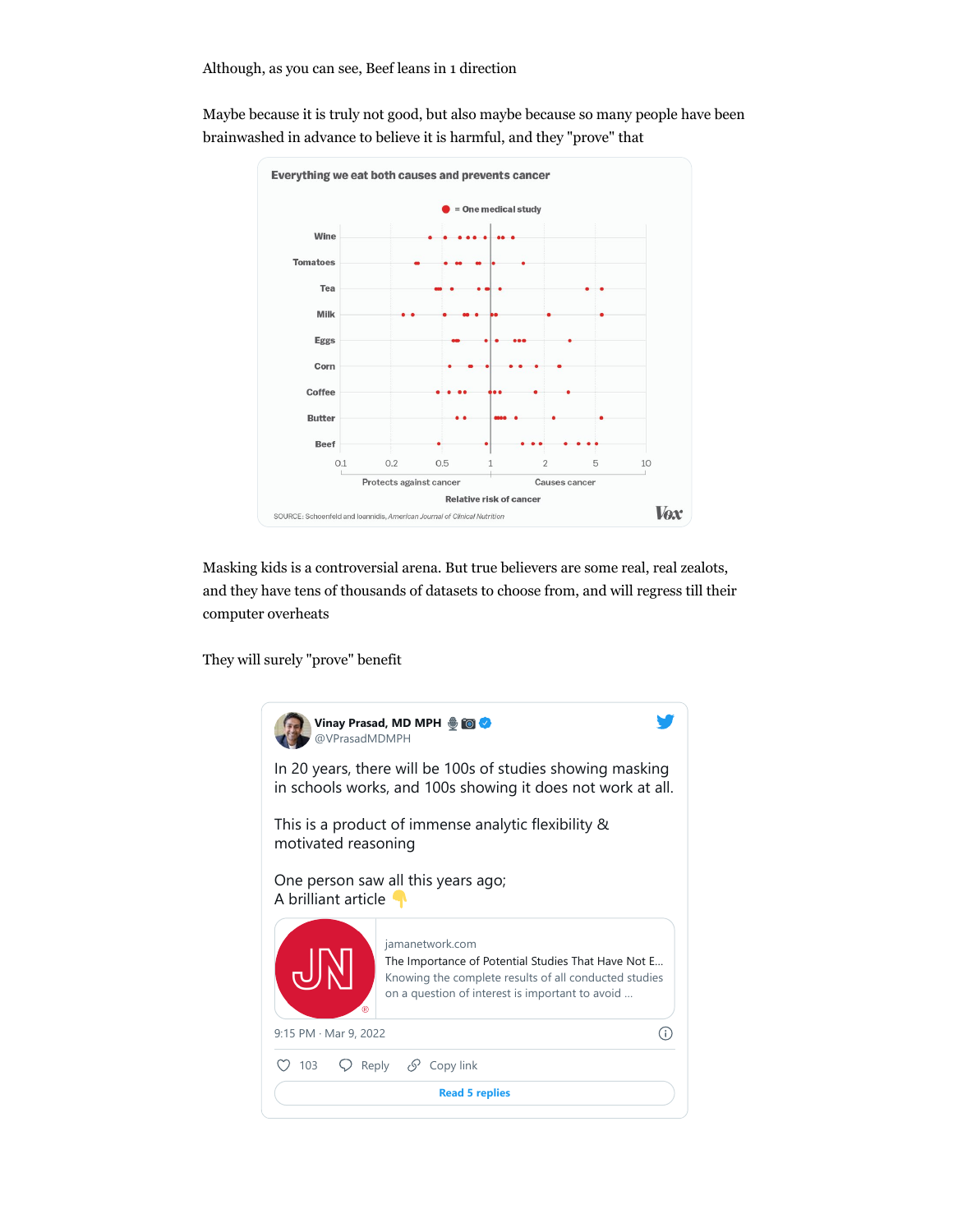There are some haters too, don't get me wrong, and they will surely find no benefit, maybe even increased death! (IDK, but I am sure it is not that harmful!)

But better studies will leverage all available data Like this from Spain & find no effect